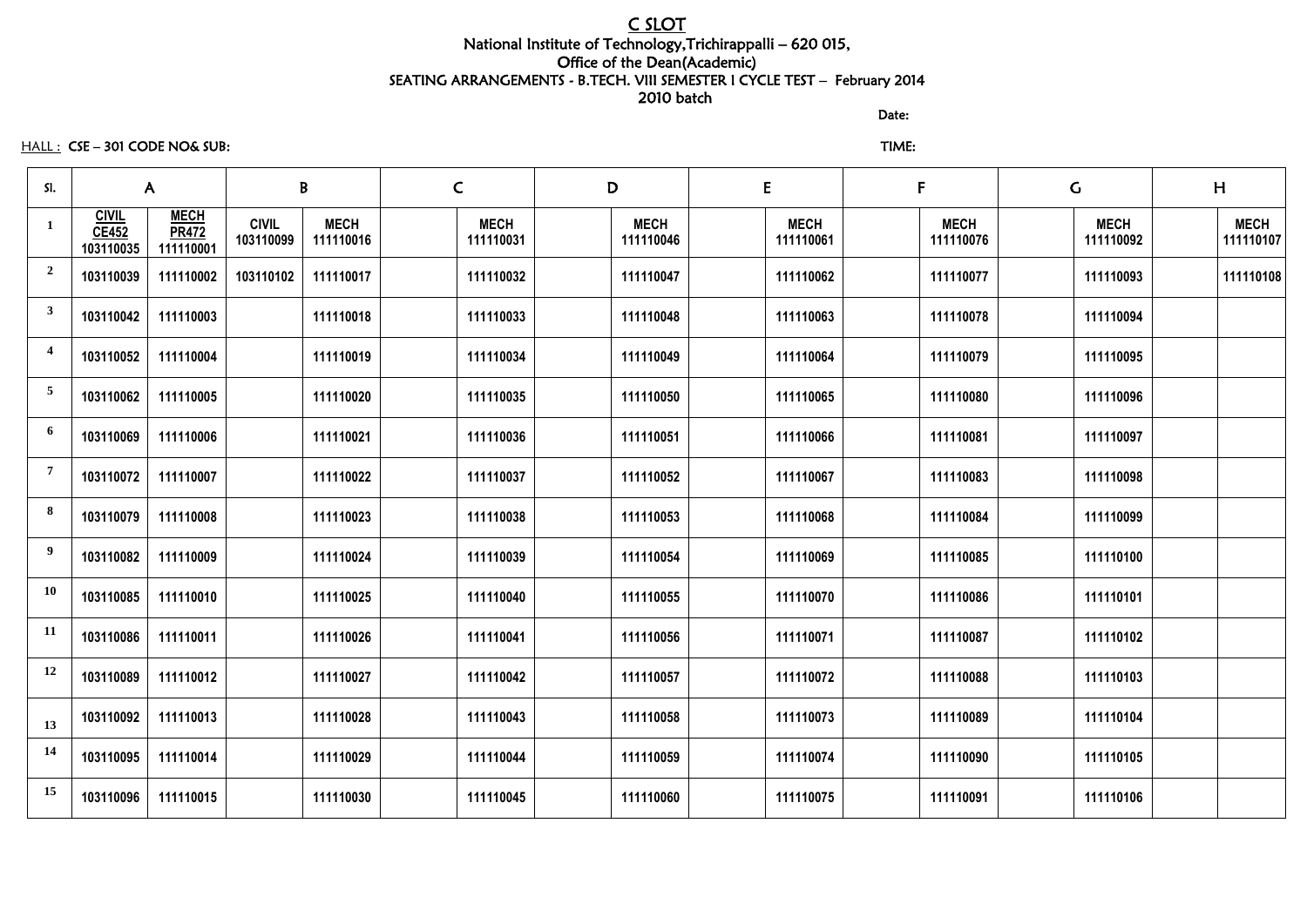# C SLOT

### National Institute of Technology,Trichirappalli – 620 015, Office of the Dean(Academic) SEATING ARRANGEMENTS - B.TECH. VIII SEMESTER I CYCLE TEST – February 2014 2010 batch

discussion of the contract of the contract of the Date:

### HALL : CSE – 301 CODE NO& SUB: TIME:

| SI.                     |                         |                         | K                       |                         | M                       | N                       | $\overline{O}$          | P              |
|-------------------------|-------------------------|-------------------------|-------------------------|-------------------------|-------------------------|-------------------------|-------------------------|----------------|
| 1                       | <b>ECE</b><br>108110001 | <b>ECE</b><br>108110016 | <b>ECE</b><br>108110031 | <b>ECE</b><br>108110046 | <b>ECE</b><br>108110062 | <b>ECE</b><br>108110077 | <b>ECE</b><br>108110093 |                |
| $\overline{2}$          | 108110002               | 108110017               | 108110032               | 108110047               | 108110063               | 108110078               | 108110094               |                |
| $\mathbf{3}$            | 108110003               | 108110018               | 108110033               | 108110048               | 108110064               | 108110079               | 108110095               | $\blacksquare$ |
| $\overline{\mathbf{4}}$ | 108110004               | 108110019               | 108110034               | 108110050               | 108110065               | 108110080               | 108110096               |                |
| $5\overline{)}$         | 108110005               | 108110020               | 108110035               | 108110051               | 108110066               |                         | 108110097               |                |
| 6                       | 108110006               | 108110021               | 108110036               | 108110052               | 108110067               | 108110083               | 108110098               |                |
| $\overline{7}$          | 108110007               | 108110022               | 108110037               | 108110053               | 108110068               | 108110084               | 108110099               |                |
| 8                       | 108110008               | 108110023               | 108110038               | 108110054               | 108110069               | 108110085               | 108110100               |                |
| 9                       | 108110009               | 108110024               | 108110039               | 108110055               | 108110070               | 108110086               | 108110101               |                |
| <b>10</b>               | 108110010               | 108110025               | 108110040               | 108110056               | 108110071               | 108110087               | 108110102               |                |
| 11                      | 108110011               | 108110026               | 108110041               | 108110057               | 108110072               | 108110088               | 108110103               |                |
| 12                      | 108110012               | 108110027               | 108110042               | 108110058               | 108110073               | 108110089               | 108110104               |                |
| 13                      | 108110013               | 108110028               | 108110043               | 108110059               | 108110074               | 108110090               | 108110105               |                |
| 14                      | 108110014               | 108110029               | 108110044               | 108110060               | 108110075               | 108110091               | 108110106               |                |
| 15                      | 108110015               | 108110030               | 108110045               | 108110061               | 108110076               | 108110092               |                         |                |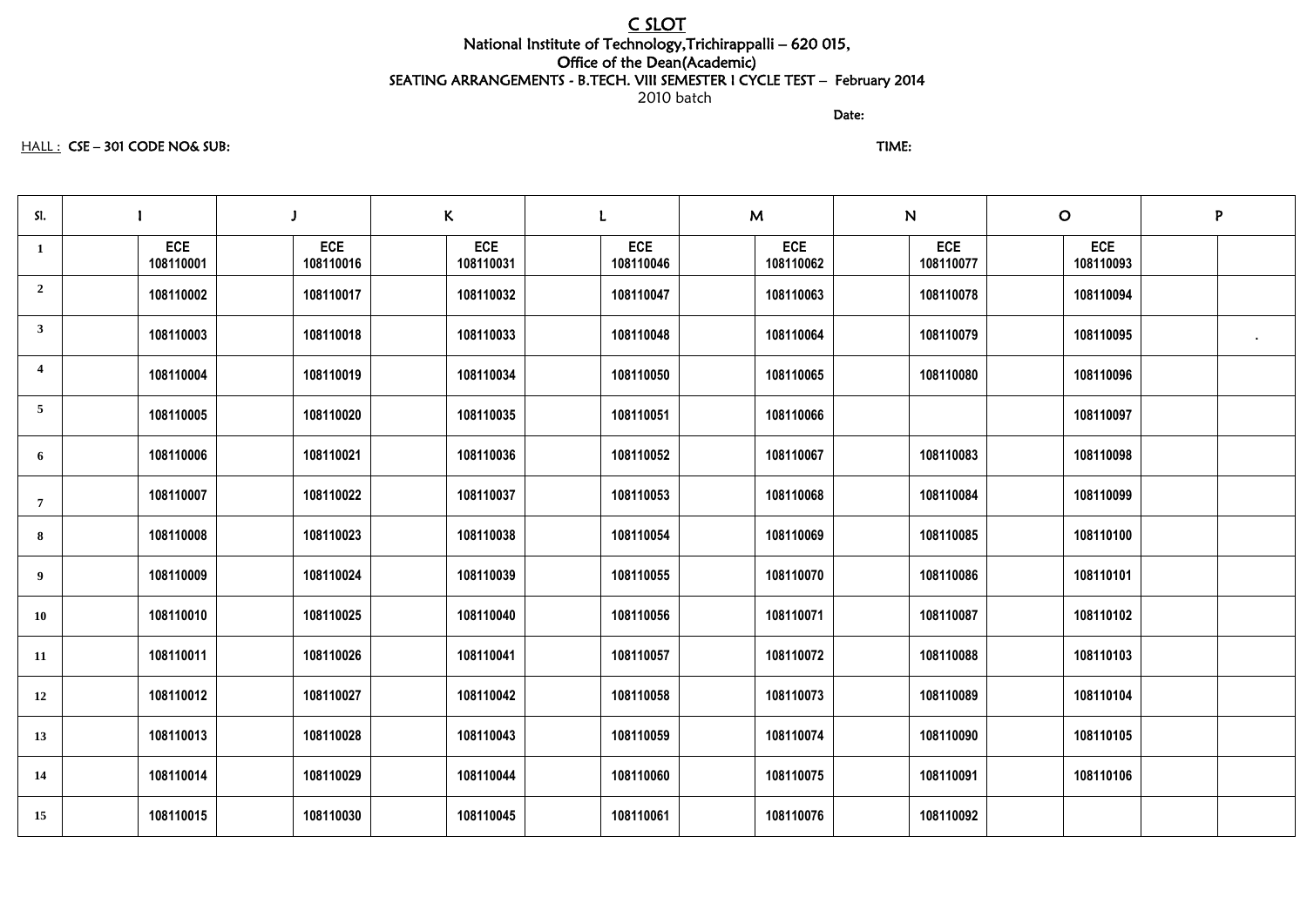## C SLOT

### National Institute of Technology,Trichirappalli – 620 015, Office of the Dean(Academic) SEATING ARRANGEMENTS - B.TECH. VIII SEMESTER I CYCLE TEST – February 2014 2010 batch

discussion of the contract of the contract of the Date:

### HALL : CSE – 302 CODE NO& SUB: TIME:

| SI.            | $\mathsf{A}$                 |                             | B                         |                         | $\mathsf{C}$              |                         | D                         |                         | E,                        |                         |                           |                               | $\mathsf{G}$              |                         | H |                         |
|----------------|------------------------------|-----------------------------|---------------------------|-------------------------|---------------------------|-------------------------|---------------------------|-------------------------|---------------------------|-------------------------|---------------------------|-------------------------------|---------------------------|-------------------------|---|-------------------------|
| $\mathbf{1}$   | <b>PRODN</b><br><b>PR404</b> | $CHL$<br>CL408<br>102110001 | <b>PRODN</b><br>114110018 | <b>CHL</b><br>102110016 | <b>PRODN</b><br>114110034 | <b>CHL</b><br>102110031 | <b>PRODN</b><br>114110050 | <b>CHL</b><br>102110047 | <b>PRODN</b><br>114110067 | <b>CHL</b><br>102110062 | <b>PRODN</b><br>114110083 | $ICE$<br>$IC402$<br>110110001 | <b>PRODN</b><br>114110100 | <b>ICE</b><br>110110017 |   | <b>ICE</b><br>110110033 |
| $\overline{2}$ | 114110001                    | 102110002                   | 114110019                 | 102110017               | 114110035                 | 102110032               | 114110051                 | 102110048               | 114110068                 | 102110063               | 114110084                 | 110110002                     |                           | 110110019               |   | 110110034               |
| $\mathbf{3}$   | 114110002                    | 102110003                   | 114110020                 | 102110018               | 114110036                 | 102110033               | 114110052                 | 102110049               | 114110069                 | 102110064               | 114110085                 | 110110003                     |                           | 110110020               |   | 110110035               |
| 4              | 114110003                    | 102110004                   | 114110021                 | 102110019               | 114110038                 | 102110034               | 114110053                 | 102110050               | 114110071                 | 102110065               | 114110087                 | 110110004                     |                           | 110110021               |   | 110110036               |
| 5              | 114110005                    | 102110005                   | 114110022                 | 102110020               | 114110039                 | 102110035               | 114110054                 | 102110051               | 114110072                 | 102110066               | 114110088                 | 110110005                     |                           | 110110022               |   | 110110037               |
| 6              | 114110006                    | 102110006                   | 114110023                 | 102110021               | 114110040                 | 102110036               | 114110055                 | 102110052               | 114110073                 | 102110067               | 114110089                 | 110110006                     |                           | 110110023               |   | 110110038               |
|                | 114110008                    | 102110007                   | 114110024                 | 102110022               | 114110041                 | 102110037               | 114110056                 | 102110053               | 114110074                 | 102110068               | 114110090                 | 110110007                     |                           | 110110024               |   | 110110039               |
| 8              | 114110009                    | 102110008                   | 114110025                 | 102110023               | 114110042                 | 102110038               | 114110057                 | 102110054               | 114110075                 | 102110069               | 114110091                 | 110110008                     |                           | 110110025               |   | 110110040               |
| 9              |                              | 102110009                   | 114110026                 | 102110024               | 114110043                 |                         | 114110058                 | 102110055               | 114110076                 | 102110070               | 114110092                 | 110110009                     |                           | 110110026               |   | 110110041               |
| <b>10</b>      | 114110011                    | 102110010                   | 114110027                 | 102110025               | 114110044                 | 102110040               | 114110060                 | 102110056               | 114110077                 |                         | 114110093                 | 110110010                     |                           | 110110027               |   | 110110042               |
| <b>11</b>      | 114110012                    | 102110011                   | 114110028                 | 102110026               | 114110045                 |                         | 114110061                 | 102110057               | 114110078                 |                         | 114110094                 | 110110011                     |                           | 110110028               |   | 110110043               |
| 12             | 114110014                    | 102110012                   | 114110029                 |                         | 114110046                 | 102110043               | 114110062                 | 102110058               | 114110079                 |                         | 114110095                 | 110110012                     |                           | 110110029               |   | 110110044               |
| 13             | 114110015                    | 102110013                   | 114110030                 | 102110028               | 114110047                 | 102110044               | 114110063                 | 102110059               | 114110080                 |                         | 114110096                 | 110110013                     |                           | 110110030               |   | 110110045               |
| 14             | 114110016                    | 102110014                   | 114110031                 | 102110029               | 114110048                 | 102110045               | 114110064                 | 102110060               | 114110081                 |                         | 114110098                 | 110110014                     |                           | 110110031               |   | 110110046               |
| 15             | 114110017                    | 102110015                   | 114110032                 | 102110030               | 114110049                 | 102110046               | 114110066                 | 102110061               | 114110082                 |                         | 114110099                 | 110110015                     |                           | 110110032               |   | 110110047               |